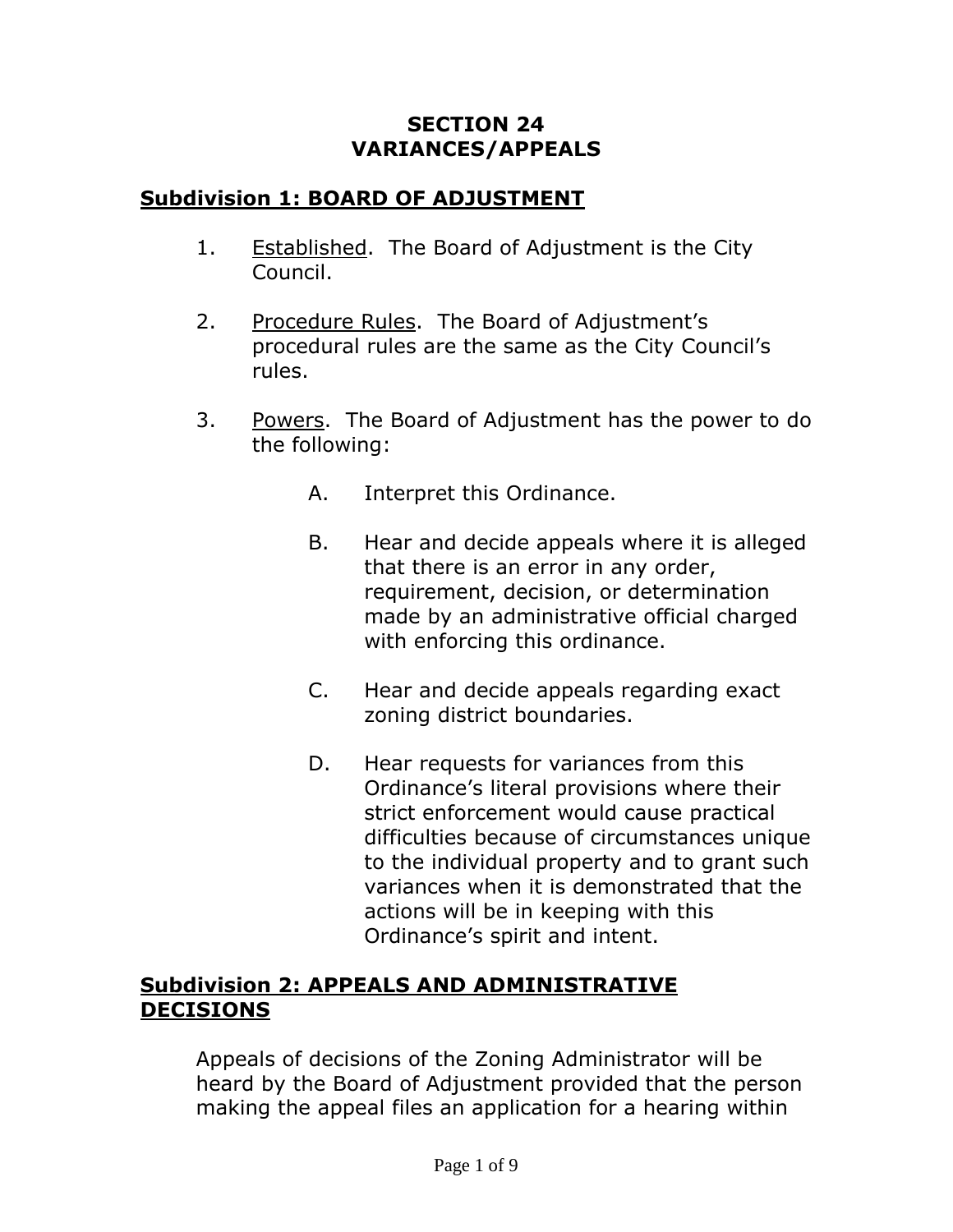thirty (30) days after the decision to be appealed was delivered to the applicant by the Zoning Administrator. The following procedure will be followed:

- 1. Application. The person making the appeal must apply for a hearing before the Board of Adjustment on forms provided by the Zoning Administrator.
- 2. Notice and Hearing. The Board of Adjustment will schedule a hearing on the appeal.
	- A. At least ten (10) days prior to the hearing a notice will be published in the official county newspaper.
	- B. The Board of Adjustment will make their decision within thirty (30) days of the public hearing or may extend the time for consideration as permitted by state law.

# **Subdivision 3: VARIANCES**

- 1. Variances shall only be permitted:
	- A. When they are in harmony with the general purposes and intent of the zoning ordinance; and
	- B. When the variances are consistent with the comprehensive plan.
- 2. Variances may be granted when the applicant for the variance establishes that there are practical difficulties in complying with the zoning ordinance.
- 3. "Practical Difficulties," as used in connection with the granting of a variance that means that:
	- A. The property owner proposes to use the property in a reasonable manner not permitted by the zoning ordinance;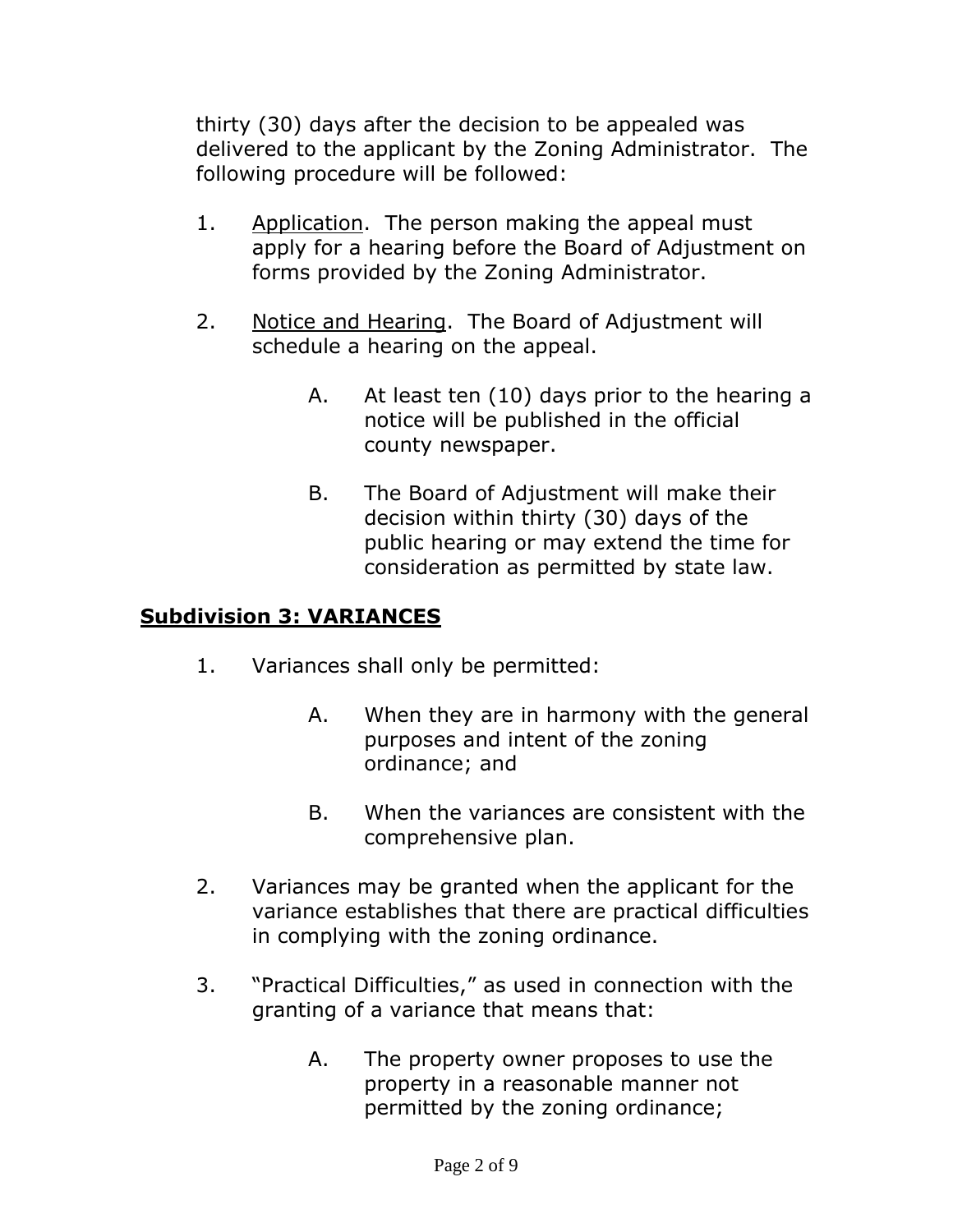- B. The plight of the landowner is due to circumstances unique to the property not created by the landowner; and
- C. The variance, if granted, will not alter the essential character of the neighborhood.

Economic considerations alone do not constitute practical difficulties. Practical difficulties include, but are not limited to, inadequate access to direct sunlight for solar energy systems.

#### **Subdivision 4: OTHER CONSIDERATIONS.**

- 1. Earth Sheltered Homes. Variances shall be granted for earth sheltered construction as defined in Minn. Stat. §216C.06,Subd. 14, when in harmony with this Ordinance.
- 2. Non-permitted Use. The Board of Adjustment may not permit as a variance any use that is not permitted under this Ordinance for property in the zone where the affected person's land is located.
- 3. Temporary Use for one family dwelling. The Board of Adjustment may permit as a variance the temporary use of a one family dwelling as a two family dwelling.
- 4. Conditions. The Board of Adjustment may impose conditions in granting variances to insure compliance and protect adjacent properties.

#### **Subdivision 5: VARIANCE PROCEDURE.**

1. Application Filing Required. A person applying for a variance must fill out and submit to the City Clerk a Variance Application form, accompanied by the required fee and detailed material fully explaining the specific variance request. The Variance application must be accompanied by twenty (20) copies of the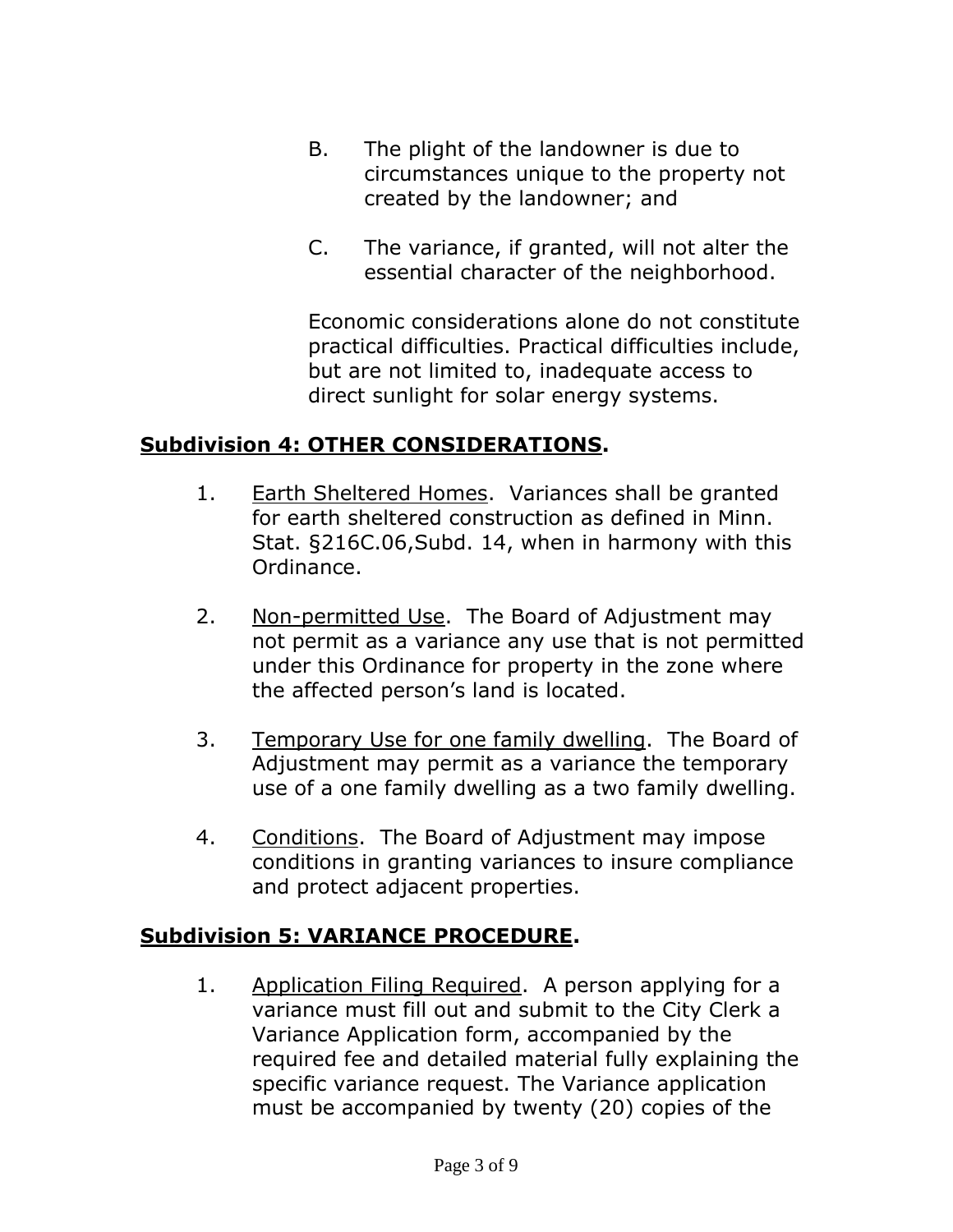site plan  $11"x17"$  and six (6) full size (approx.. 22"x34") copies, drawn to a scale of not more than fifty (50) feet per inch. The application must include a site plan showing the following, as applicable:

- A. Name, address and phone number of property owner;
- B. A detailed written narrative describing the scope of the project and details of the application including the current and proposed use of the property;
- C. Street address of the property;
- D. Legal description of property (i.e. Lot/Block), including area of parcel in square footage or acreage;
- E. A current Certificate of Survey of the specified parcel, including monumentation within the tract and to a distance of 50 feet beyond the tract;
- F. North direction clearly shown;
- G. Sketch drawn to scale, not more than fifty (50) feet per inch  $(1" = 50')$ , showing the parcel dimensions, location of all existing and proposed structures, building dimensions, with square footage, area, and setbacks clearly marked;
- H. Curb cuts, driveways, access roads, road centerline and right-of-way, public ways, street names, ingress, egress, and sidewalks clearly marked;
- I. Sidewalks, landscaping features, screening and fences, if any, including distances from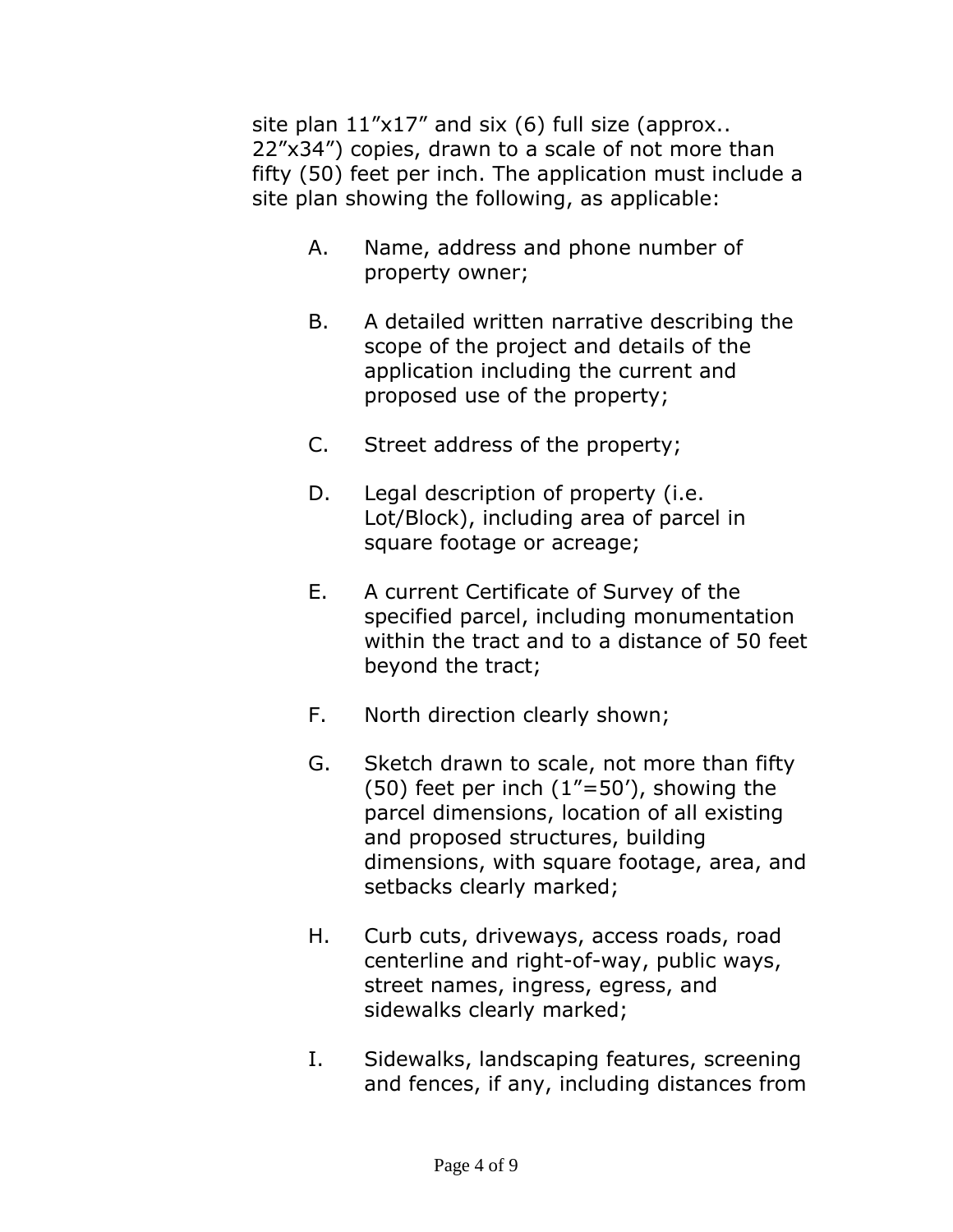lot lines and location and dimensions of required green space, if applicable;

- J. Any proposed entrance or driveway showing the percent of grade and direction of flow from building to street or major artery;
- K. Any existing or proposed easements crossing the property;
- L. Parking spaces, if any, including size and location of handicap spaces, off-street loading areas and vehicular circulation;
- M. Accommodations for snow storage, if applicable;
- N. Location of waste facilities including measure used for enclosure and screening, if required (see Section 5, Subd. 3);
- O. Show all utility poles, services lines, sanitary sewer, storm manholes, water mains, hydrants, catch basins, CATV, gas, telephone and electric lines, aerial and buried, culverts, wells or septic systems existing or proposed for the property;
- P. Lighting locations, types of fixtures and illumination plan, if applicable per Section 5, Subd. 6;
- Q. Location and size of signs, if any, per Section 8;
- R. Distances to surrounding buildings and surrounding land uses;
- S. Proposed drainage and grading plan on parcel showing direction of flow from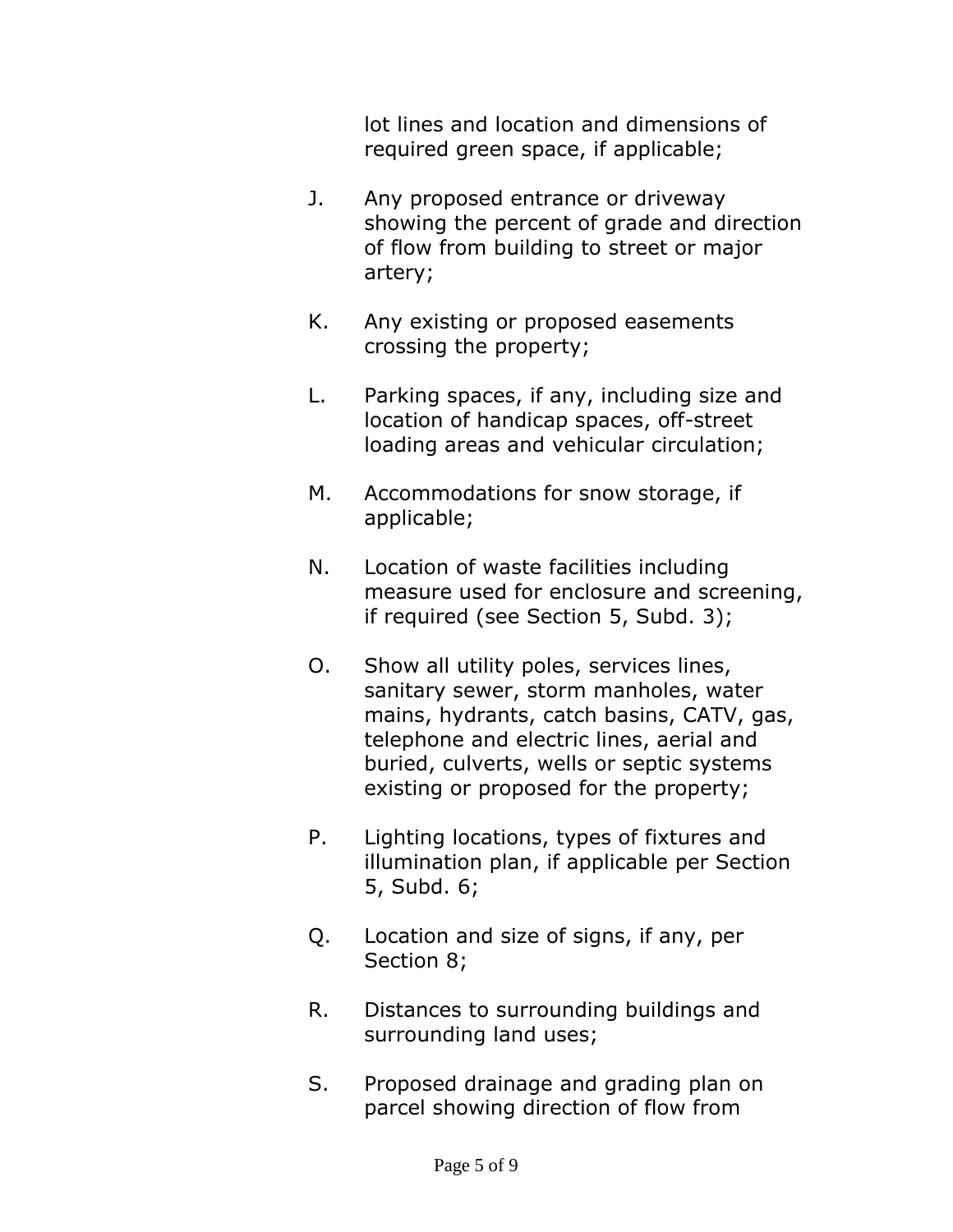building, elevations and drainage facilities, including storm sewers and ponding, if applicable;

- T. Sanitary sewer and water plan with estimated use per day of proposed project, if applicable;
- U. Any additional written or graphic information deemed necessary by the Zoning Administrator, Planning Commission or City Council.
- 2. Application deadline. The City Clerk must receive completed applications at least ten (10) business days prior to the Planning Commission's next scheduled meeting.
- 3. Fees. A fee the City Council shall establish by resolution must accompany the application. An additional fee may be charged for atypical projects, which in the opinion of the City Clerk will require additional staff time and/or City expenditures. In such case, the applicant must reimburse the City for administrative time and professional services and costs incurred by the City.
- 4. Public Hearing. The City Clerk shall set a date for the official public hearing.
	- A. Published Notice. The City will publish notice of the Public Hearing's time, place and purpose at least once in the City's official newspaper at least ten (10) days before the public hearing.
	- B. Mailed Notice to Property Owners. The City will also mail notice of the public hearing's time, place and purpose not less than ten (10) days and not more than thirty (30) days before the hearing date to all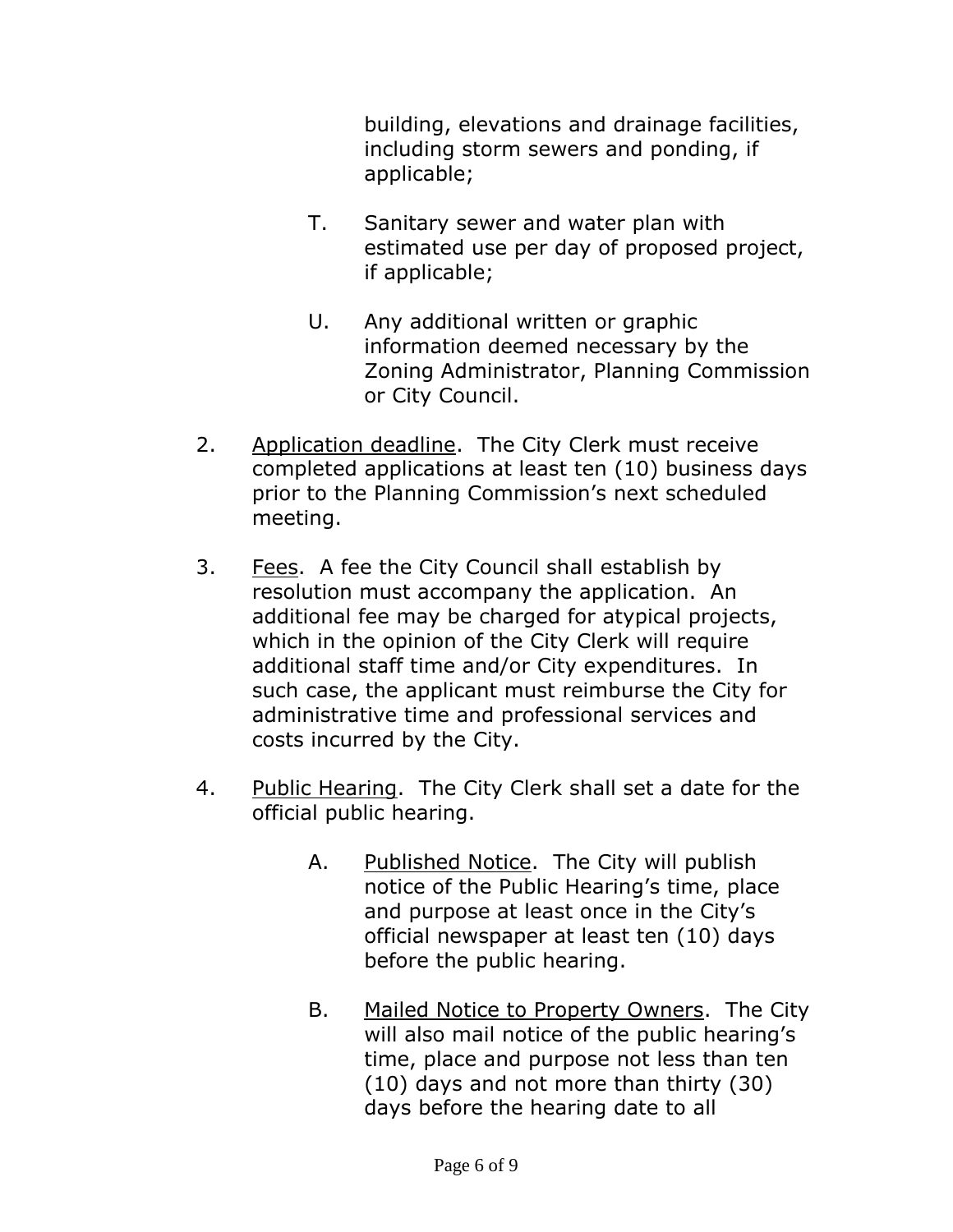individual property owners within three hundred fifty (350) feet of the parcel included in the request. The City Clerk must attest and make a part of the proceeding's records a copy of the notice and list of the owners and addresses to which the notice was sent. A property owner's failure to receive notice or a defective notice shall not invalidate any proceedings.

- 5. Referral to Planning Commission. After the City Clerk has reviewed the application and the date has been set for the public hearing, the City Clerk shall refer the application to the Planning Commission, together with the City Clerk's review and recommendations regarding the application.
- 6. Planning Commission Review. The Planning Commission shall consider the request at their next regularly scheduled meeting and shall make a recommendation and report to the Board of Adjustment
	- A. The applicant or the applicant's representative(s) must appear before the Planning Commission in order to answer questions concerning the Variance application.
- 7. Recommendation by the Planning Commission. After reviewing the Variance, the Planning Commission will make a written report and recommendation to the Board of Adjustment.
- 8. Decision by Board of Adjustment. Upon receiving the Planning Commission's report and recommendation the Board of Adjustment shall hold a public hearing on the matter and the Board of Adjustment will, by resolution, either grant or deny the Variance.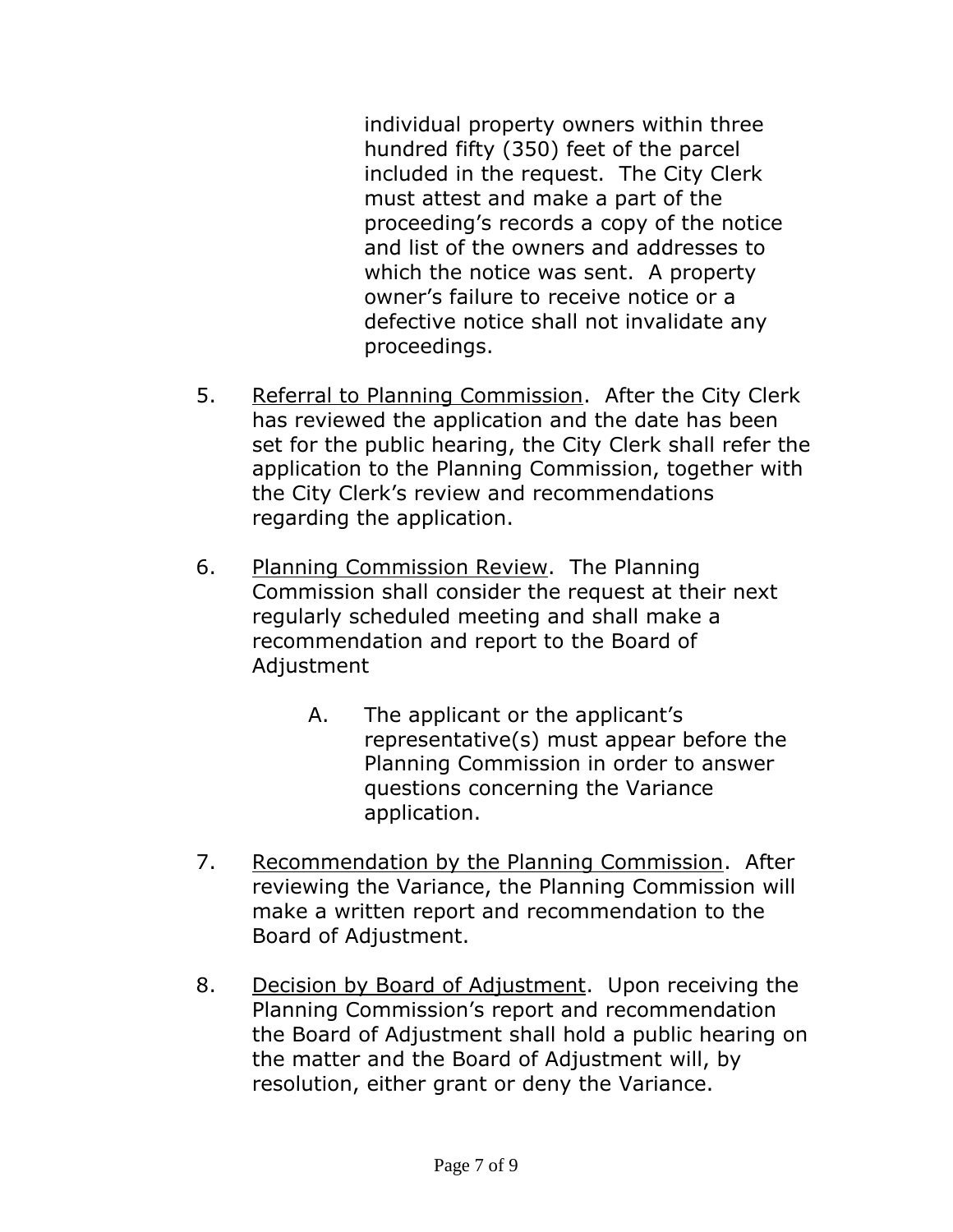- A. Appearance by Applicant. The applicant or applicant's representative(s) must appear before the Board of Adjustment in order to answer questions concerning the variance application.
- 9. Vote Required. Approval of any Variance to this Ordinance will require passage by a majority of the votes cast.
- 10. Conditions and/or Revisions. If the Board of Adjustment grants the Variance, it may impose conditions it considers necessary to protect public health, safety and welfare. The Board of Adjustment may also revise the variance to ensure that it is the minimum variance required.
- 11. Written Findings. The Board of Adjustment will issue written findings stating the reasons for its decision and any conditions imposed, and will serve a copy if its decision on the applicant by U.S. mail, within ten (10) days after its decision. In any event, the Board of Adjustment will make a decision on each Variance application within sixty (60) days after the City Clerk receives the application or will extend the time for consideration under state law.
- 12. Recording. A certified copy of every Variance to abstract or registered property shall be filed with the Benton County Recorder. The variance shall include the legal description of the property involved.
- 13. Resubmission. No application, which is substantially the same as an application of a denied Variance, shall be resubmitted for a period of one (1) year from the date of the denial. The Board of Adjustment may permit a new application if, in its opinion, new evidence or a change in circumstances warrant reconsideration.